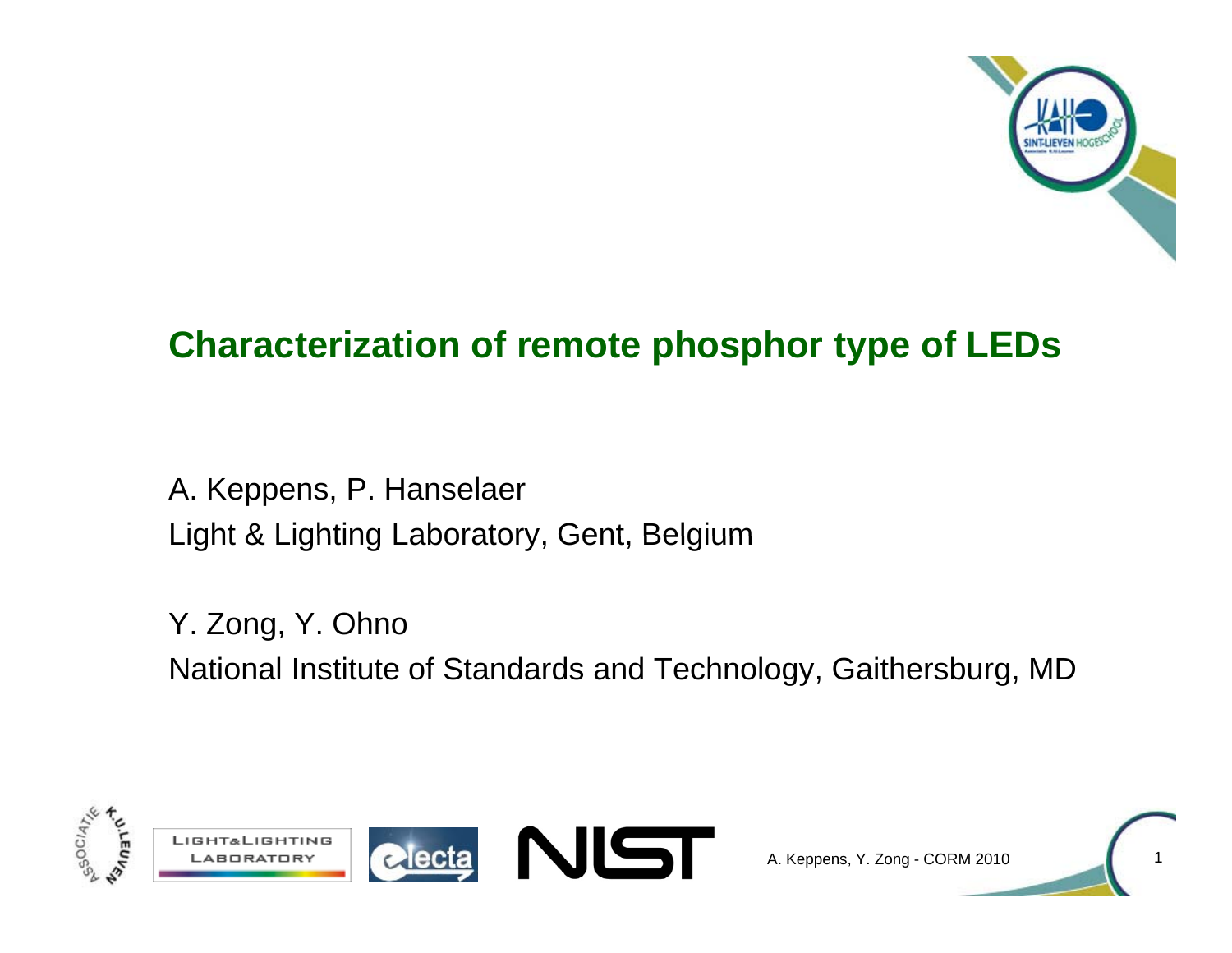

What affects phosphor temperature?

Effect of phosphor temperature on LED output?

Optimal phosphor design?

Quantum efficiency of remote phosphors?

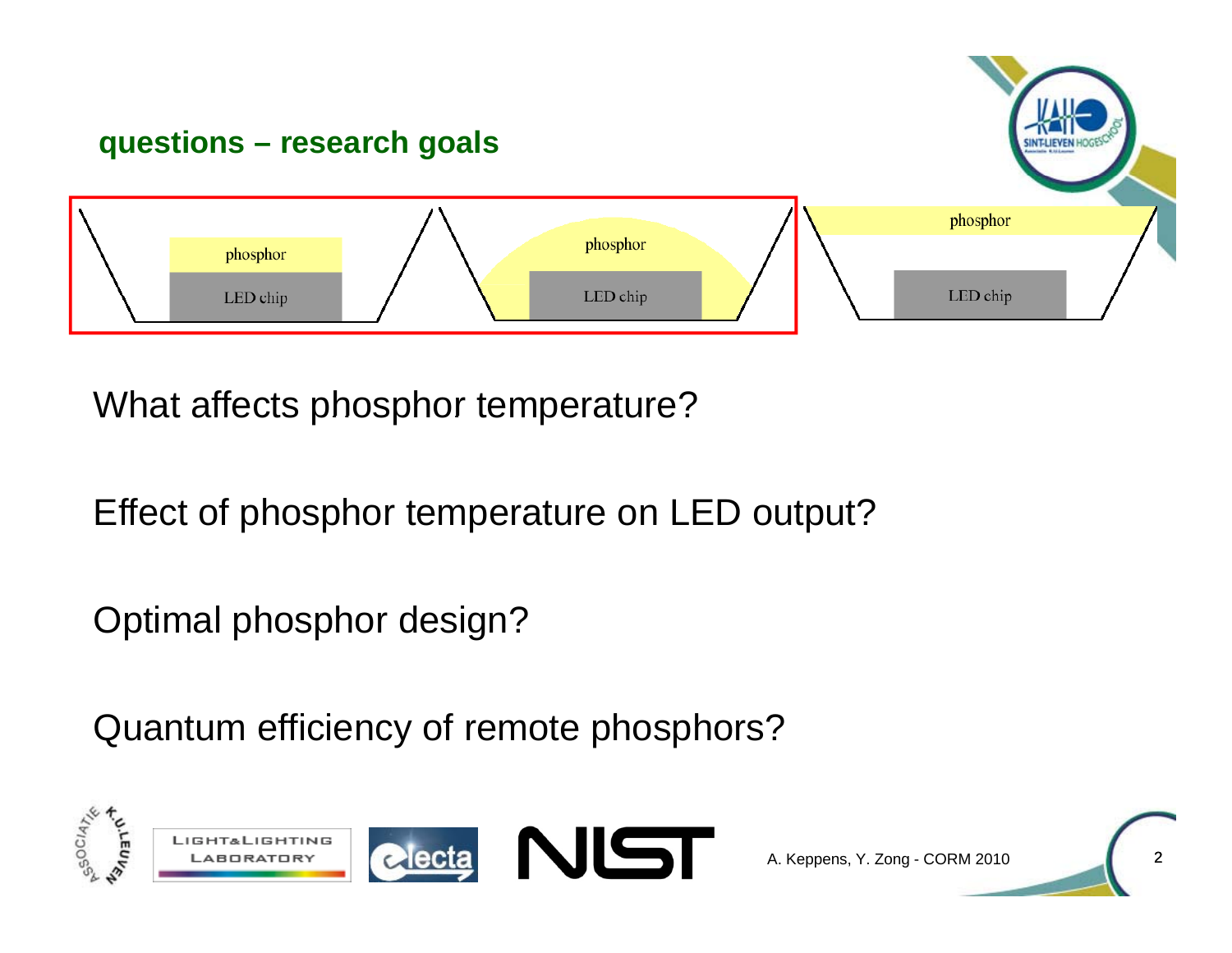#### **experiments**



- 6 HPLEDs with planar phosphor:
	- –3 proximate
	- 3 remote
- 1 <sup>m</sup> Thermostatic Photometric Sphere
- •CCD-array spectrometer
- • independent variation of current, board (or junction) temperature, and ambient temperature

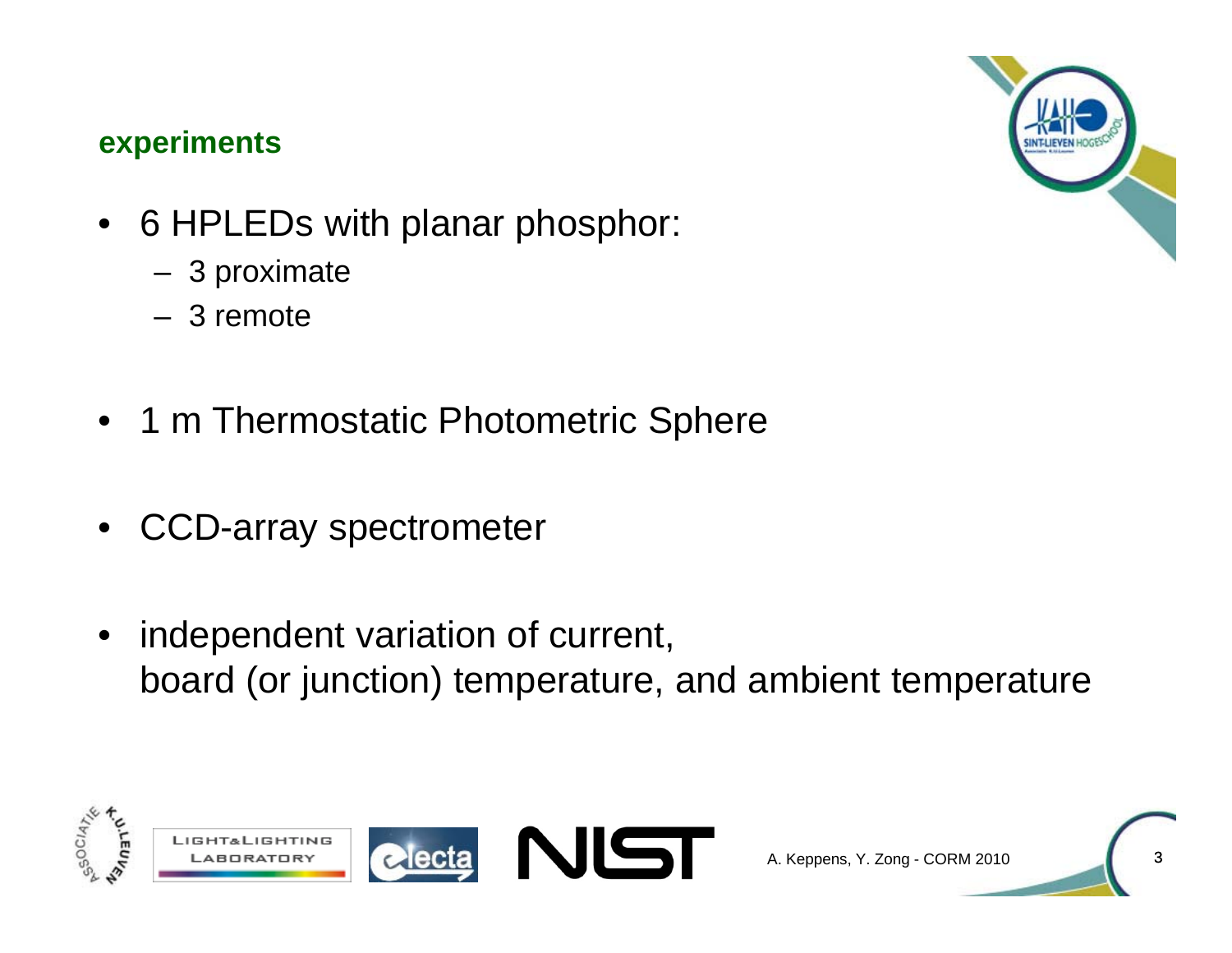## **experiments**









SINTLIEVEN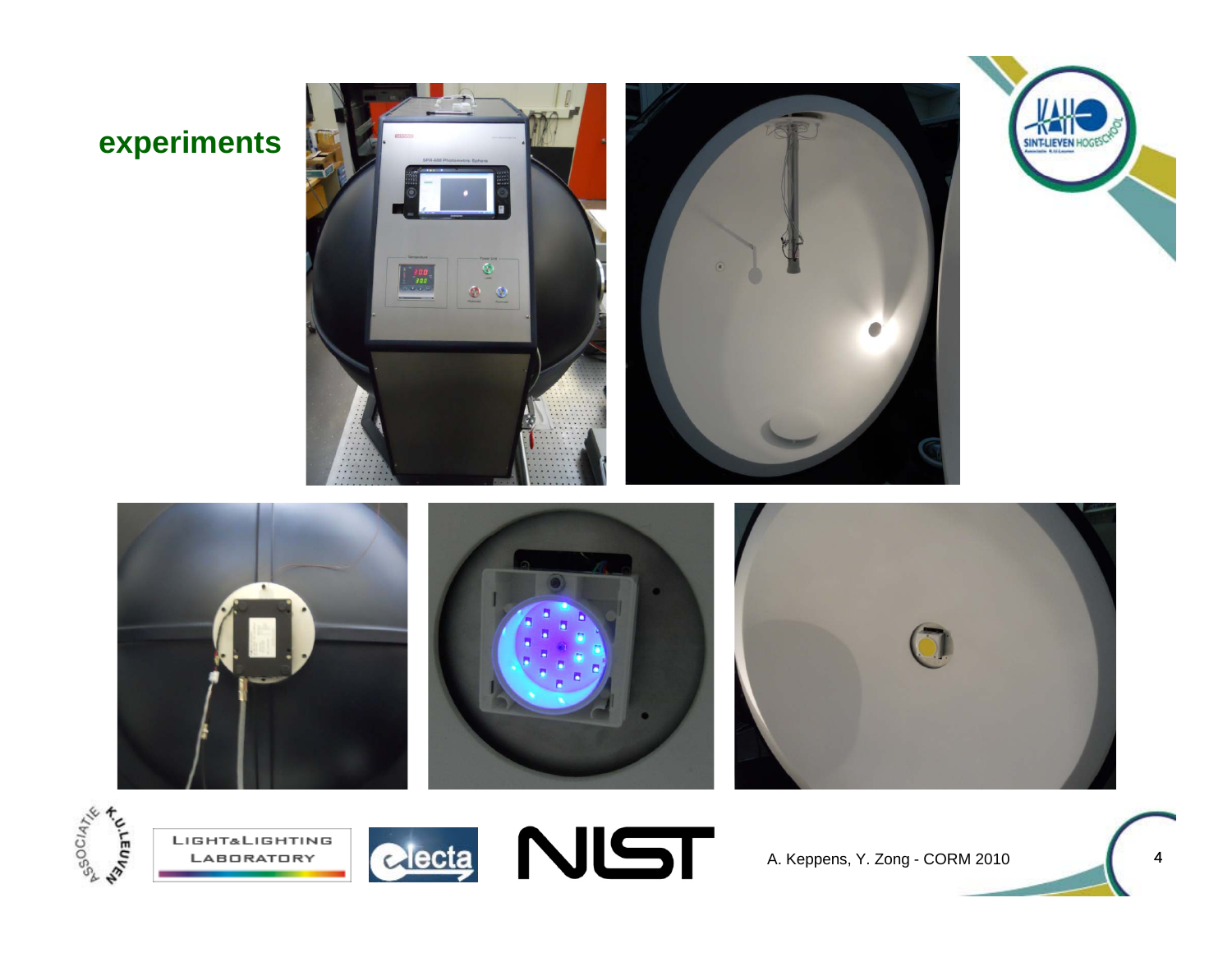### **proximate phosphor type of LEDs**



direct phosphor temperature meas. impossible  $\rightarrow$  YB



# junction  $T =$  phosphor  $T$

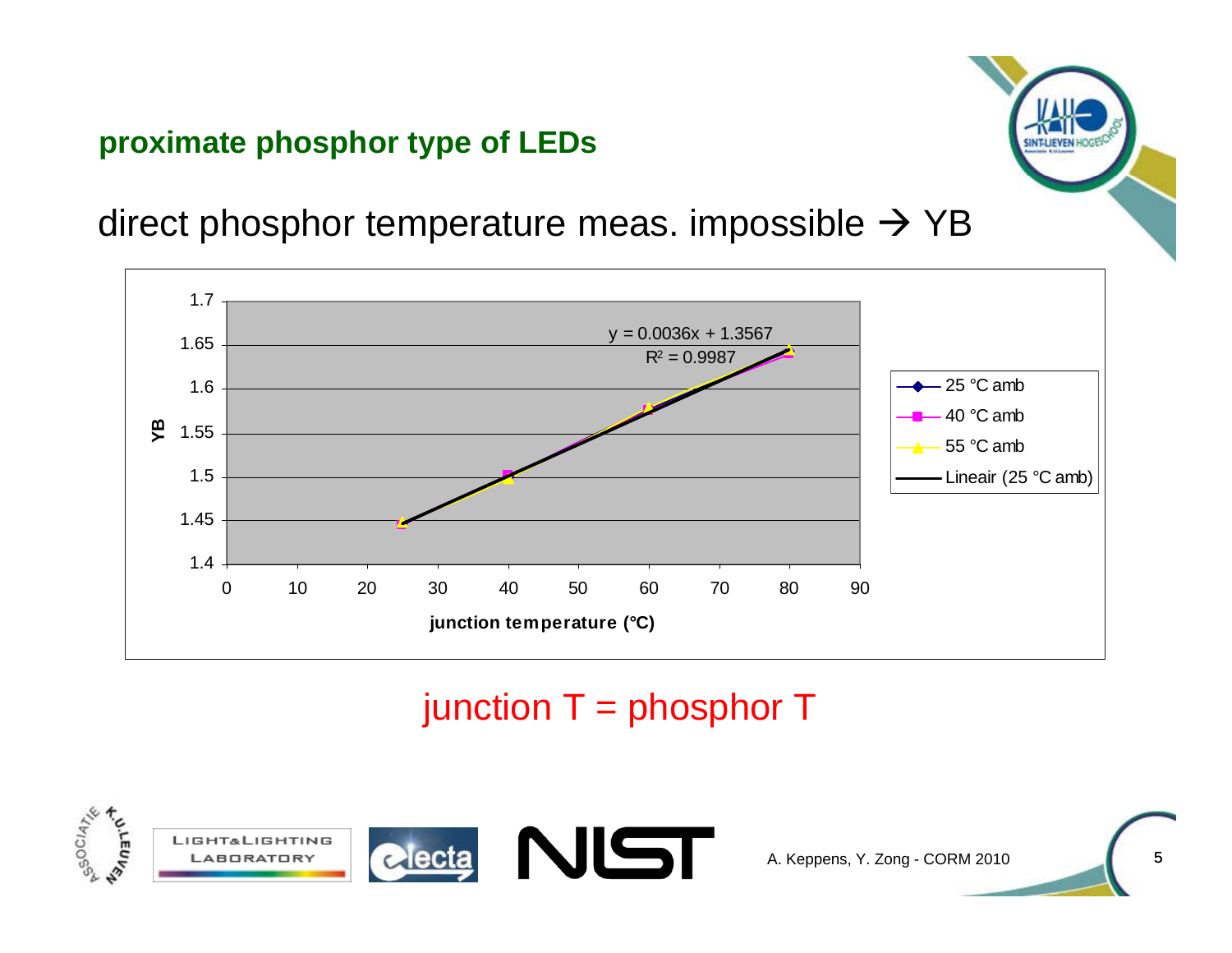

- $\rightarrow$  quantum efficiency decrease with temperature larger for pump than for phosphor
- $\rightarrow$  quantum efficiency decrease with current larger for phosphor than for pump

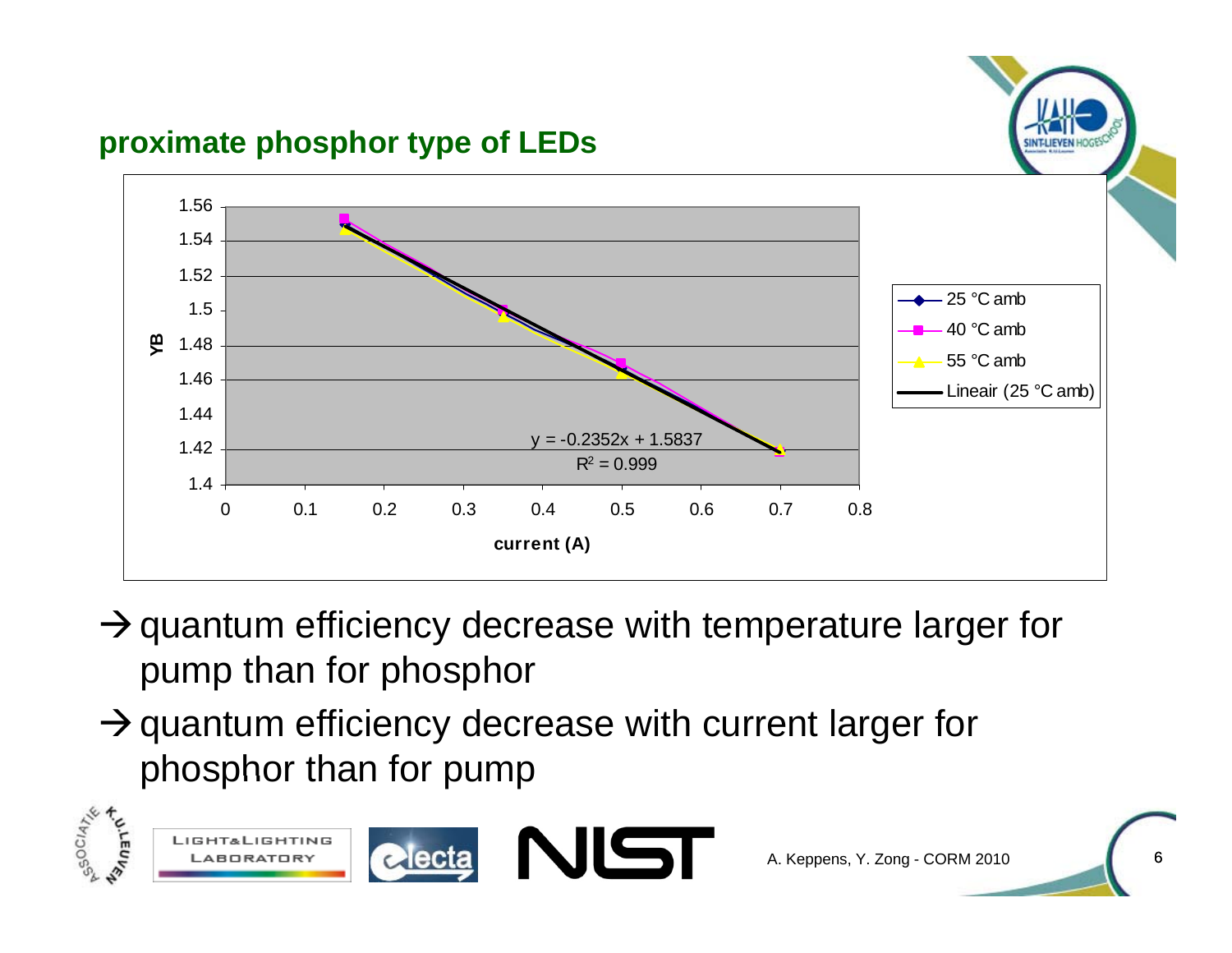#### **proximate phosphor type of LEDs**

**650CIATE** 

**REULE** 

variations independent of ambient temperature



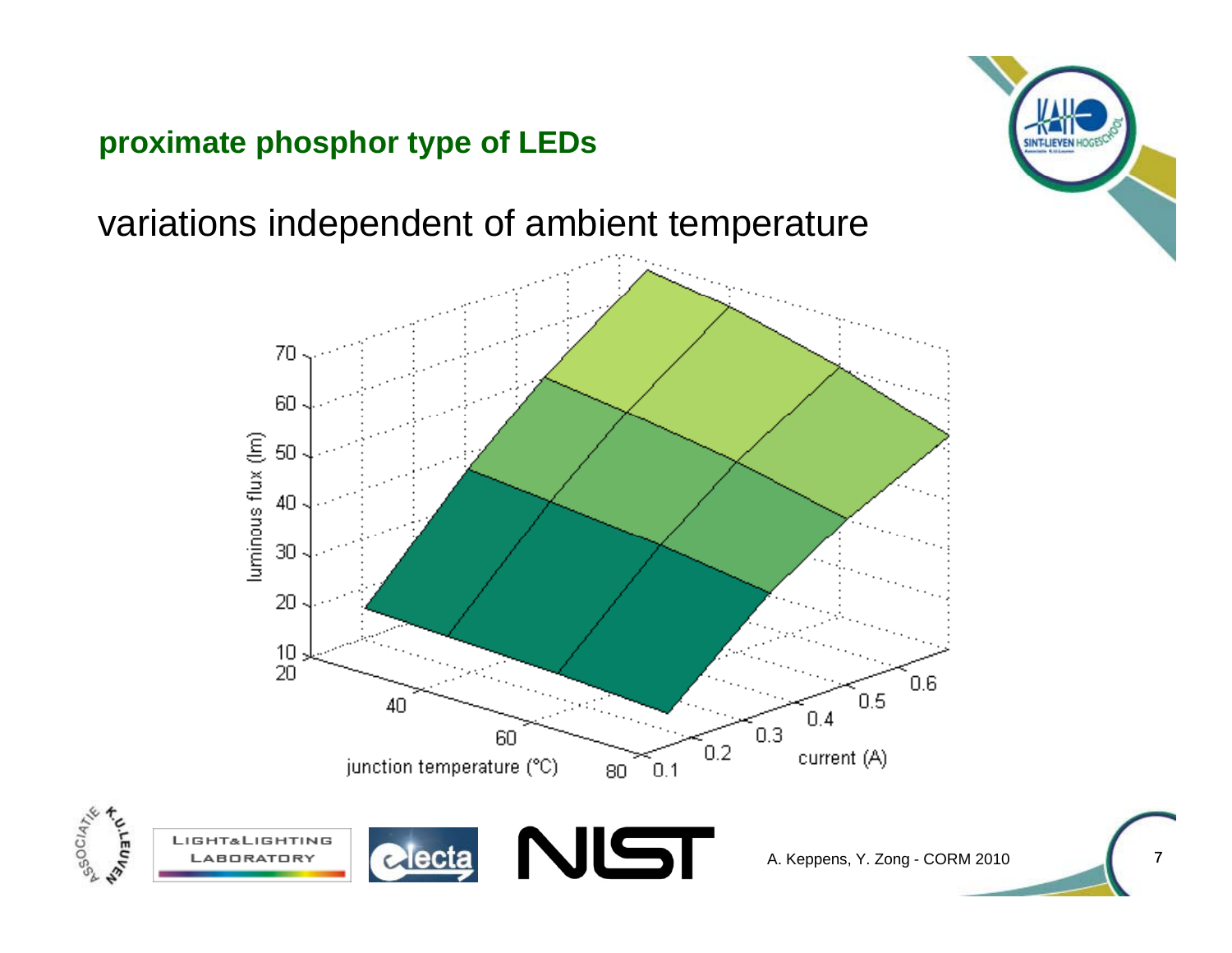### **remote phosphor type of LEDs**





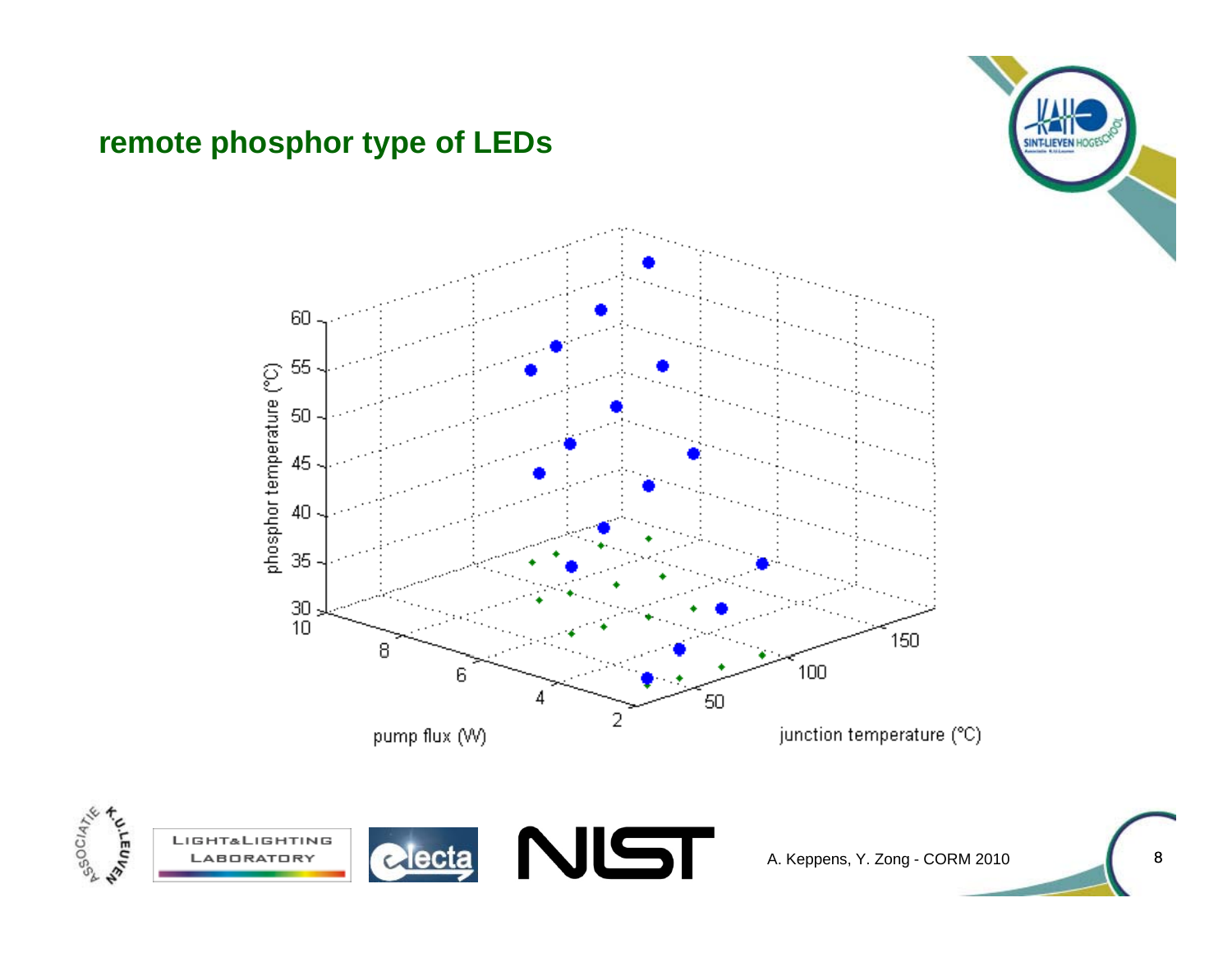

#### **remote phosphor type of LEDs**



 $\rightarrow$  pump chip and phosphor are separate heat sources  $\rightarrow$  effect of temperature variations depends on thermal resistance between pump and phosphor

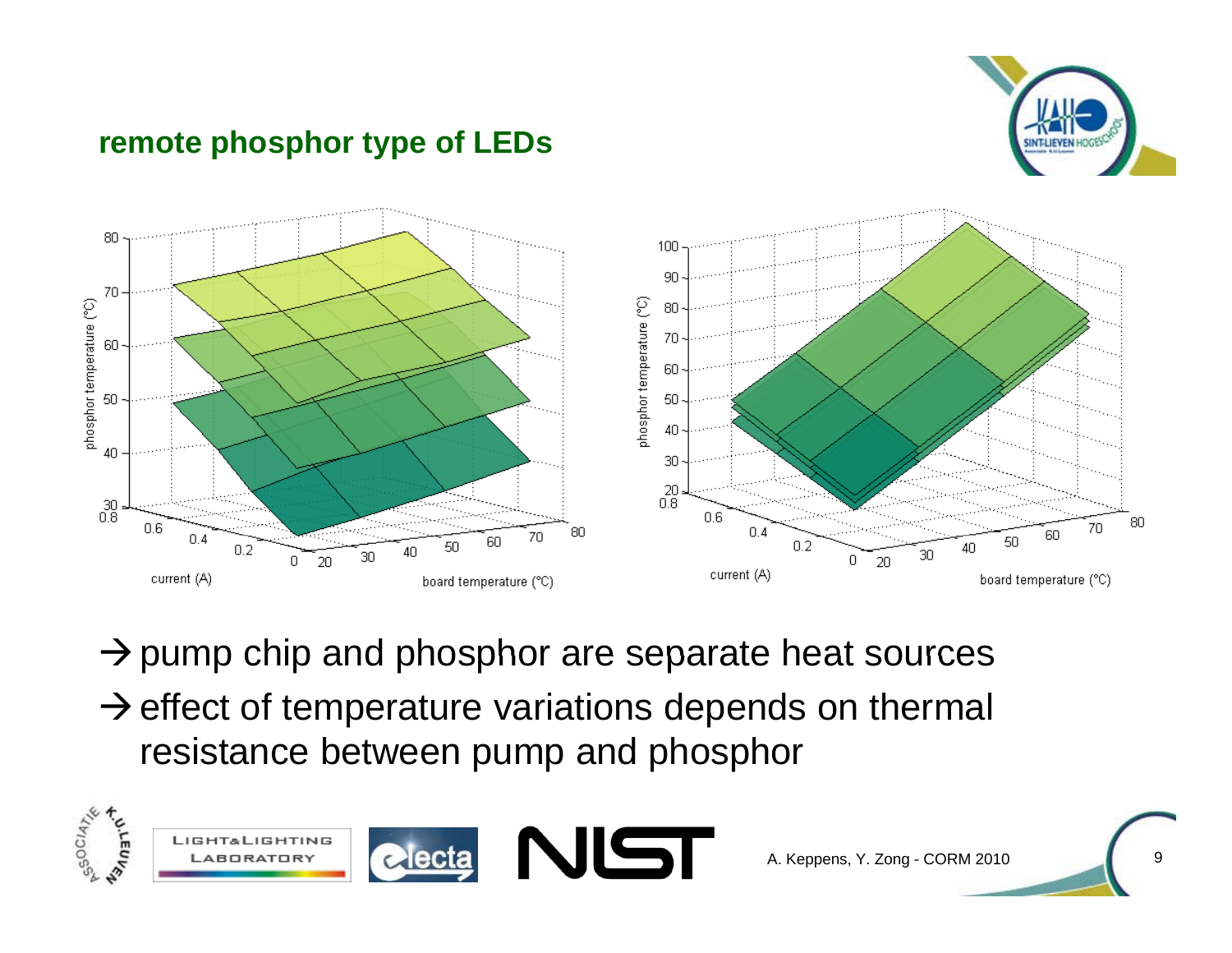## **flux and efficiency variation**

# luminous flux and efficiency decrease with increasing junction and phosphor temperature



effect of current variations is biggest: pos for flux, neg for eff.



A. Keppens, Y. Zong - CORM 2010

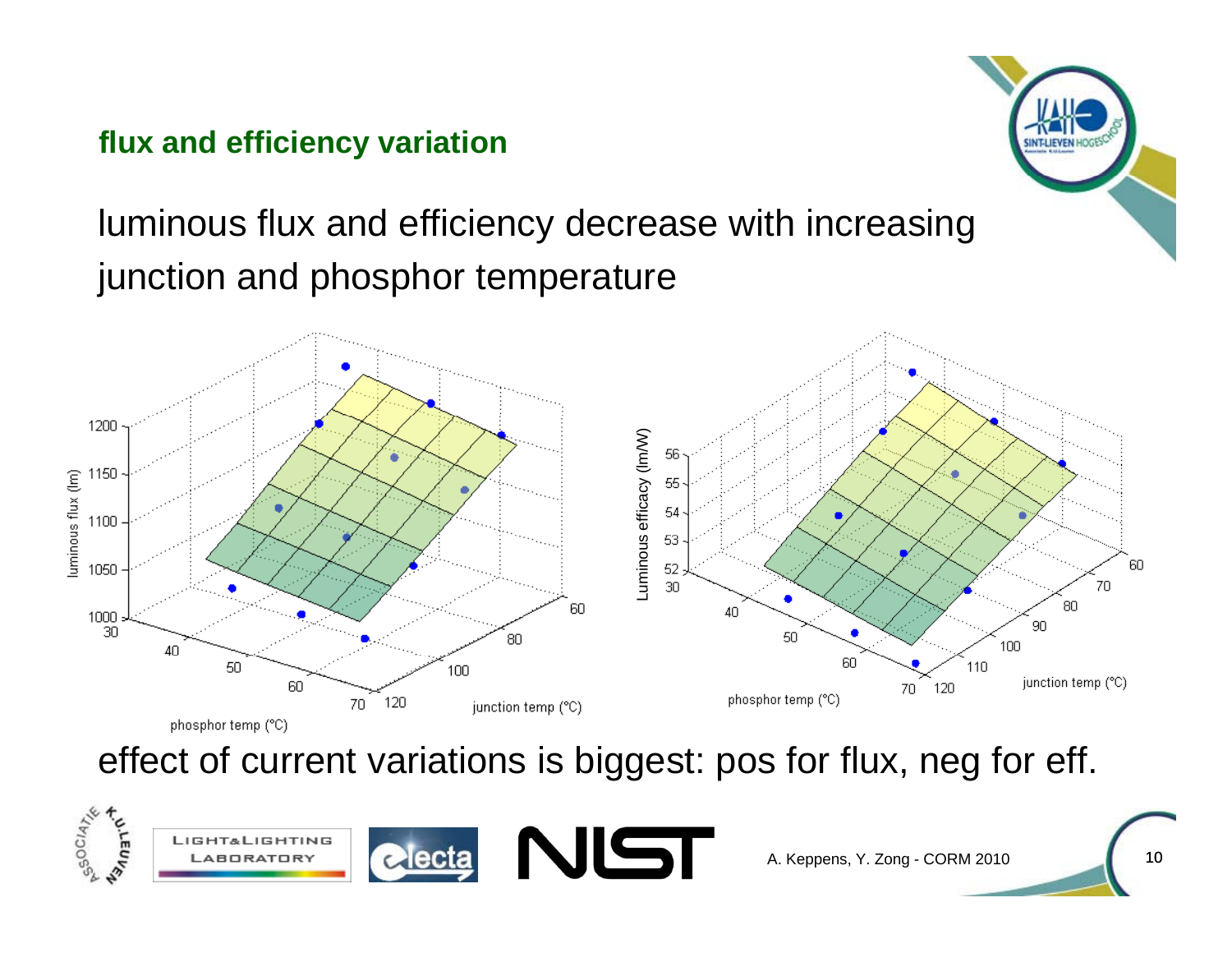### **color variation**



YB <u>increases</u> with increasing junction temperature YB <u>decreases</u> with increasing phosphor temperature YB <u>decreases</u> with increasing current

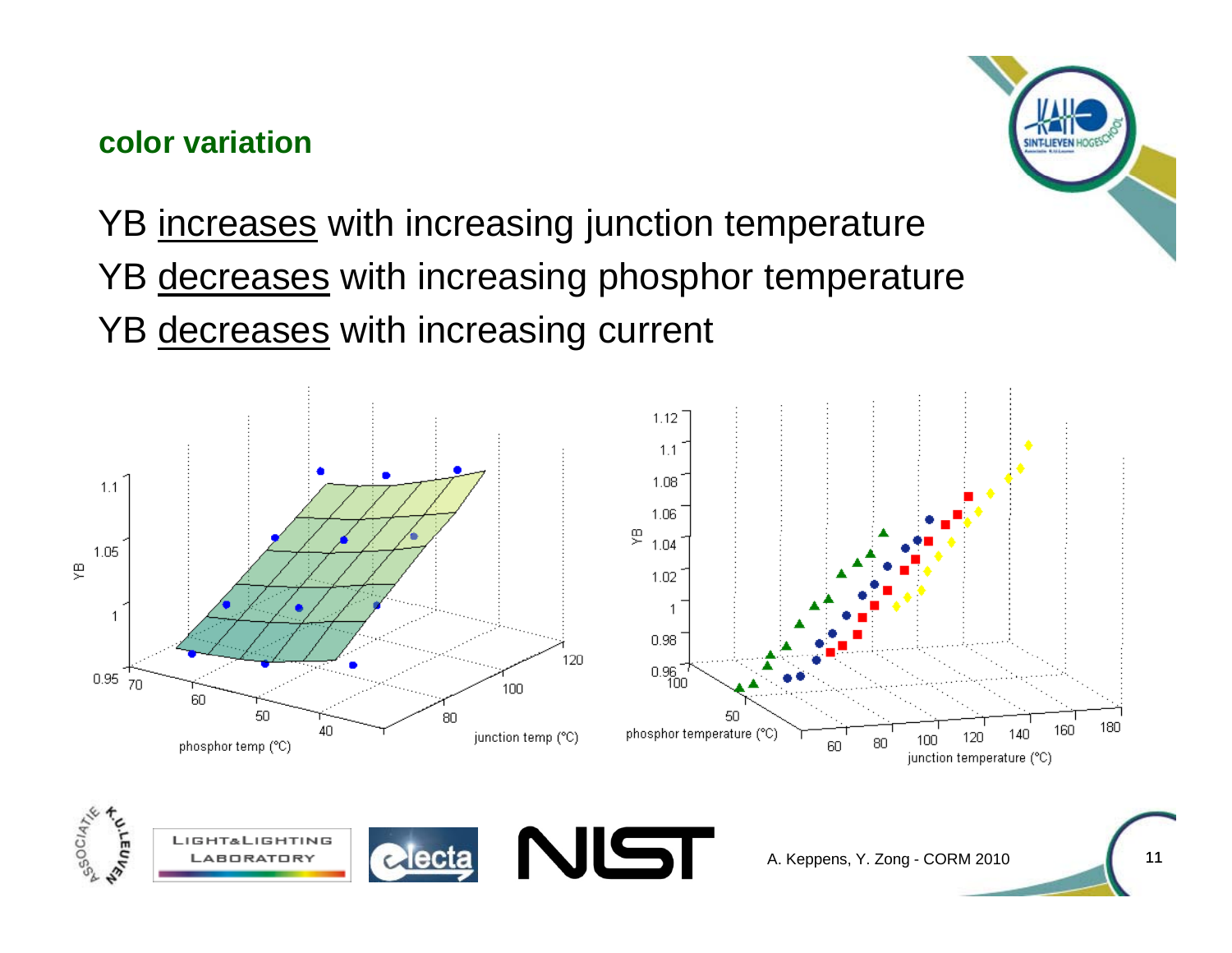### **color variation**



results correspond with proximate phosphor devices:

- •increasing junction temperature  $\rightarrow$  decreasing pump light efficiency  $\rightarrow$ blue contribution in full spectrum decreases  $\rightarrow$  higher YB
- •increasing phosphor temperature  $\rightarrow$  decreasing phosphor efficiency  $\rightarrow$ smaller phosphor contribution in full spectrum  $\rightarrow$  lower YB
- •effect of junction heating larger than effect of phosphor heating
- • quantum efficiency decrease with current larger for phosphor than for pump

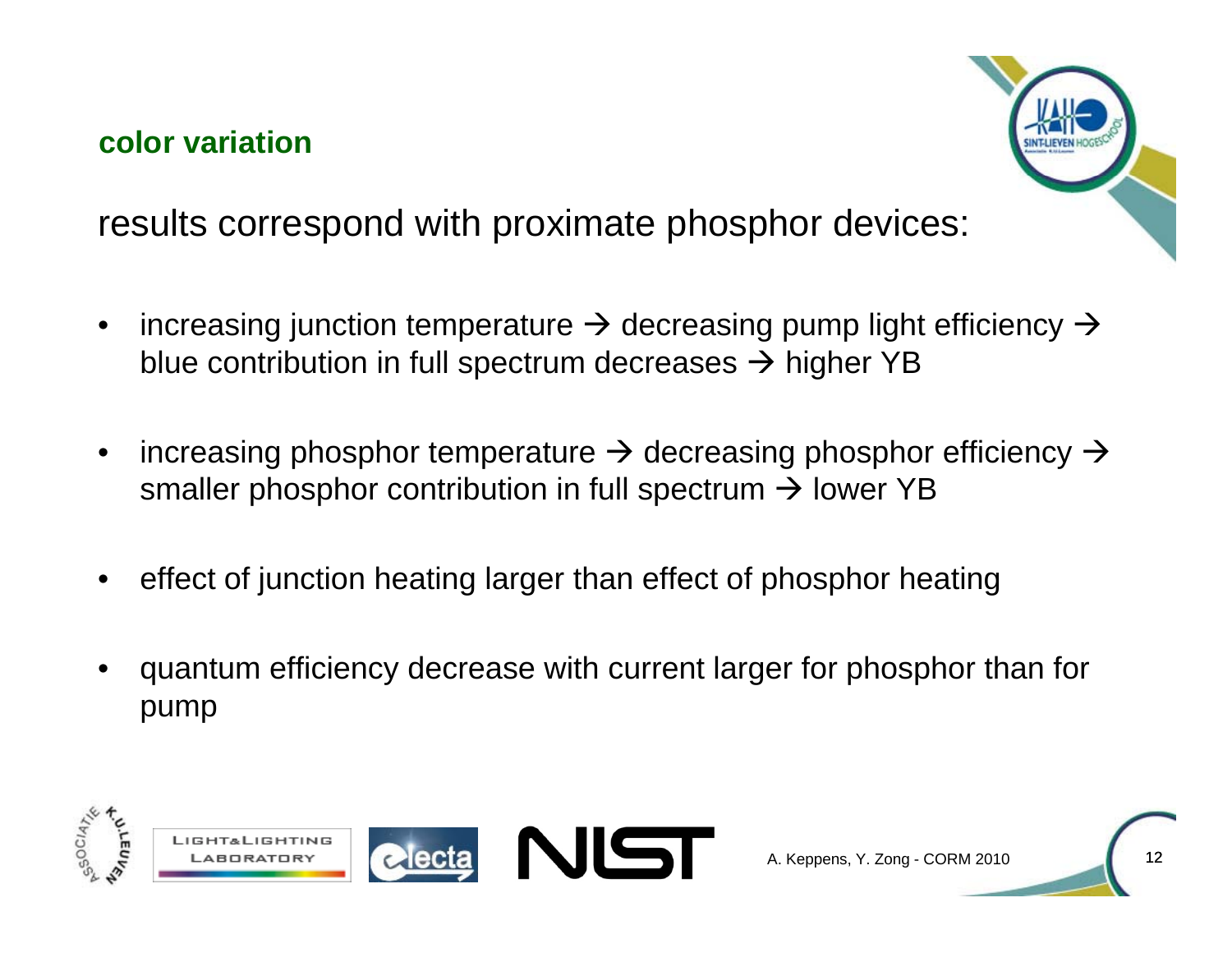## **phosphor design**

luminous flux and efficacy:

keep junction and phosphor as cool as possible

- $\rightarrow$  sufficient heat sinking for junction
- $\rightarrow$  high thermal resistance between junction and phosphor

# color:

phosphor temperature should increase faster than junction temperature does to obtain constant YB

 $\rightarrow$  low thermal resistance between junction and phosphor

module designer has to choose priorities!

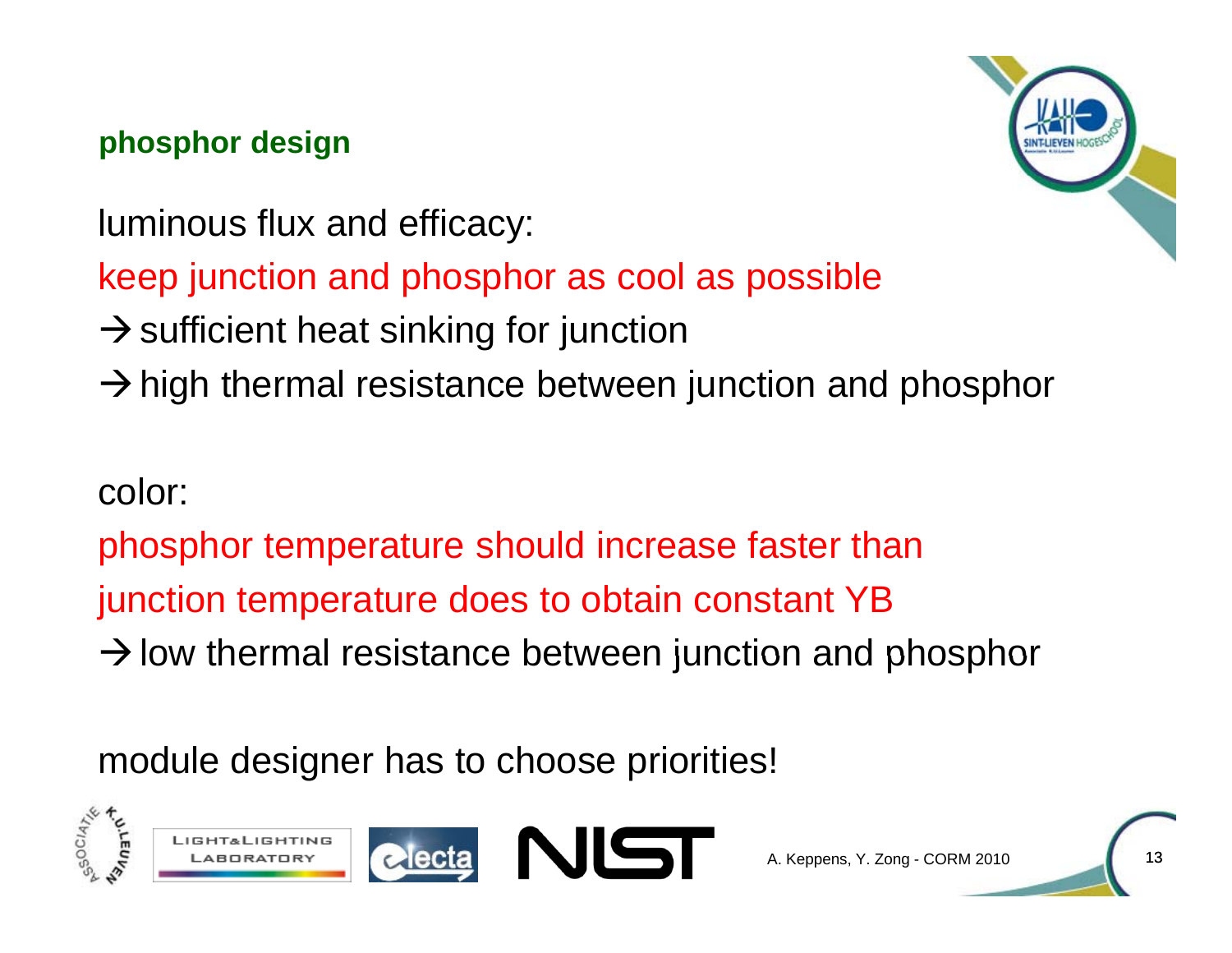### **remote phosphor quantum efficiency**



number of absorbed, converted, transmitted pump photons by phosphor (package) relative to number of incoming photons

|                             | FOR <sub>1</sub> | MOD <sub>1</sub> | XIC <sub>1</sub> |
|-----------------------------|------------------|------------------|------------------|
| phosphor temp $(^{\circ}C)$ | 37.0             | 44.1             | 34.5             |
| pump flux (W)               | 5.820            | 2.319            | 4.179            |
| absorbed $(\% )$            | 34.4             | 68.7             | 53.8             |
| converted $(\% )$           | 54.4             | 28.4             | 37.4             |
| transmitted $(\% )$         | 11.2             | 2.9              | 8.8              |





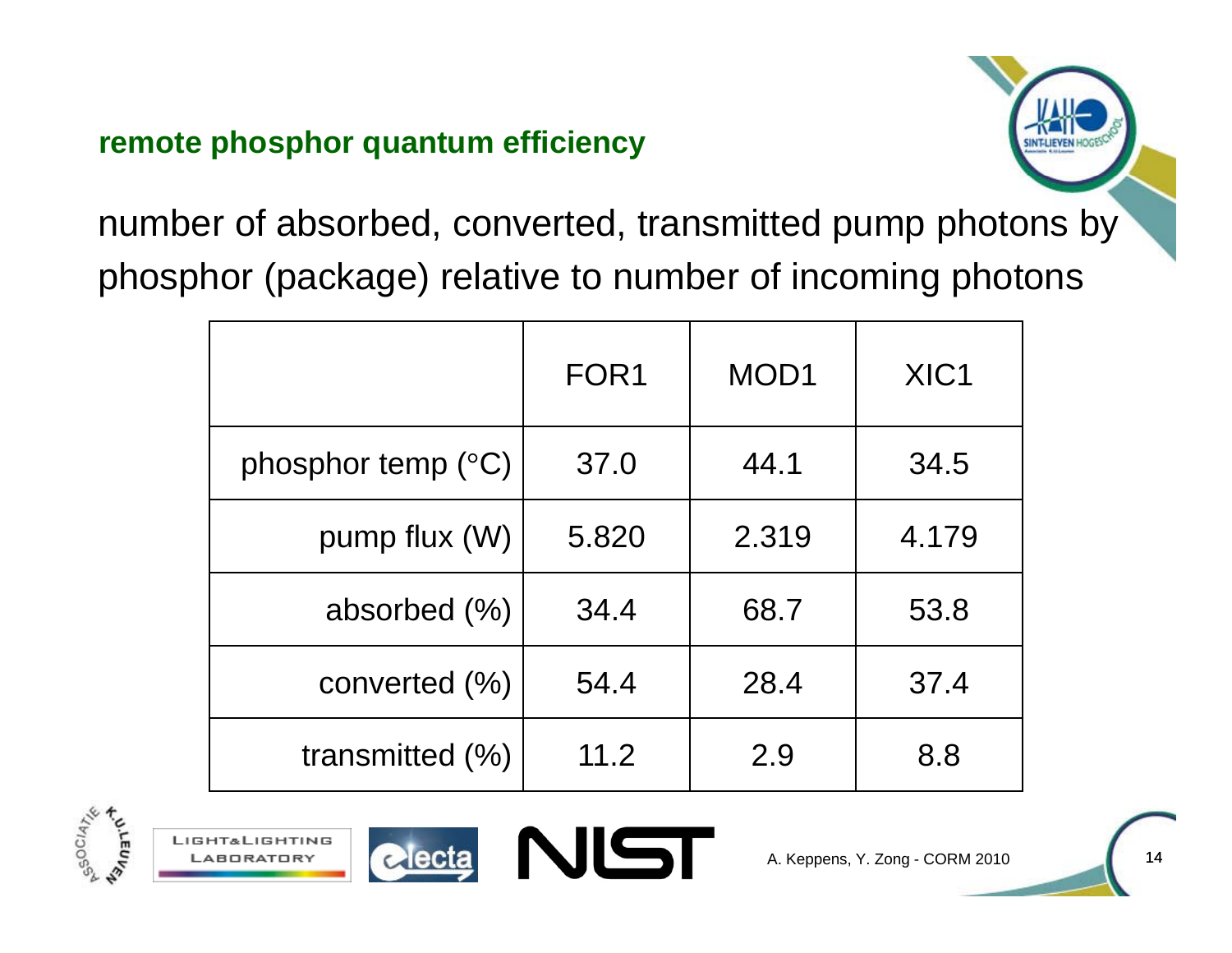### **remote phosphor quantum efficiency**

distinction between cool white (4000 K) and warm white (3000 K) devices:

lower transmission ratio for latter

 $\rightarrow$  very high absorption ratio

 $\rightarrow$  increased phosphor temperature

|                             | FOR <sub>1</sub> | MOD <sub>1</sub> | XIC <sub>1</sub> |
|-----------------------------|------------------|------------------|------------------|
| phosphor temp $(^{\circ}C)$ | 37.0             | 44.1             | 34.5             |
| absorbed $(\% )$            | 34.4             | 68.7             | 53.8             |
| transmitted $(\%)$          | 11.2             | 2.9              | 8.8              |









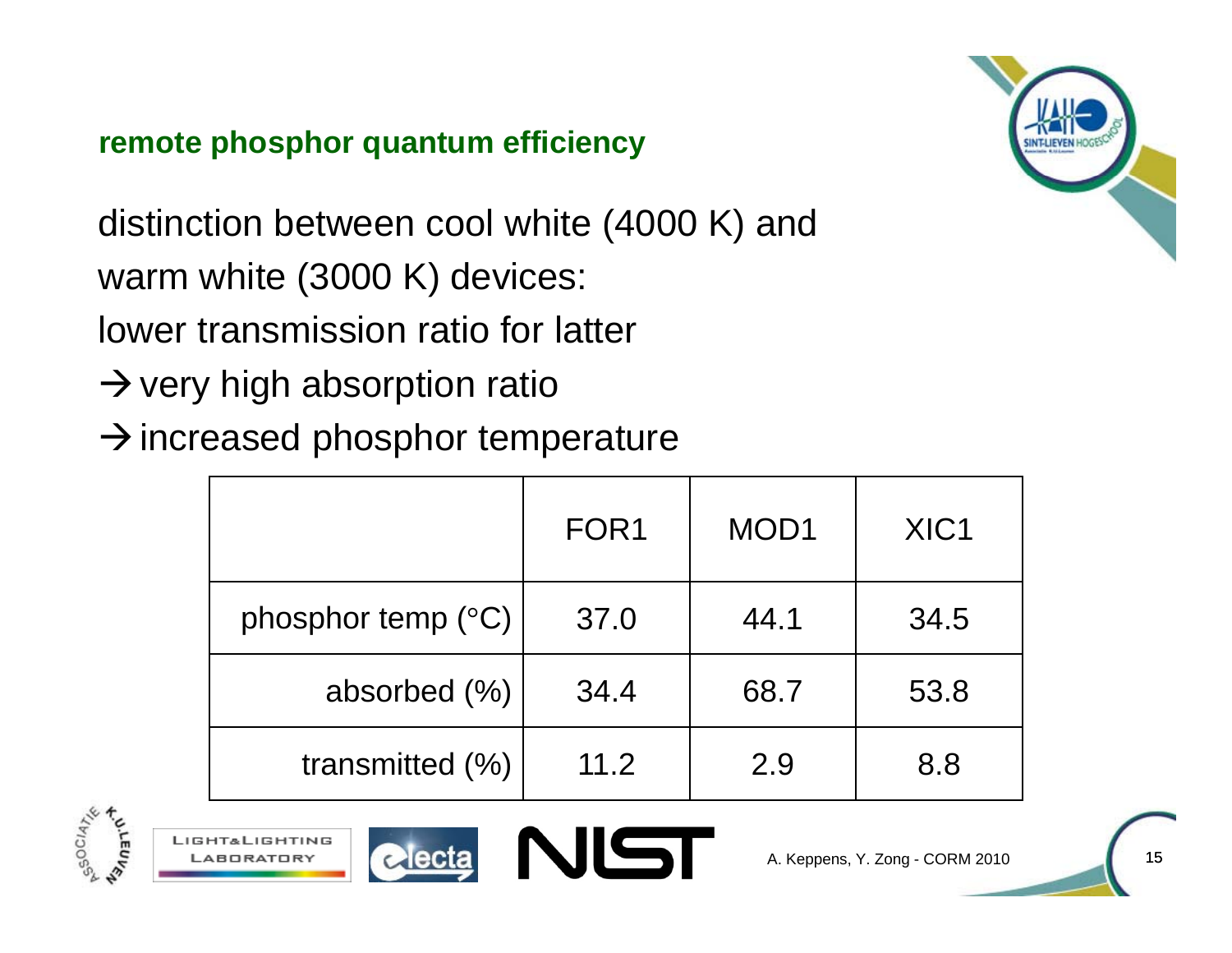### **conclusions**



- proximate phosphor type of LEDs:
	- –junction temperature = phosphor temperature
- • remote phosphor type of LEDs:
	- – $-$  temperature difference between junction and phosphor
	- – phosphor temperature highly depends on junction-phosphor thermal resistance
	- – luminous flux and efficacy values decrease for increasing junction and phosphor temperatures
	- – $-$  current variations have biggest impact on flux and efficacy values
	- – current and temperature effects on YB can be explained analogously as for proximate phosphor devices

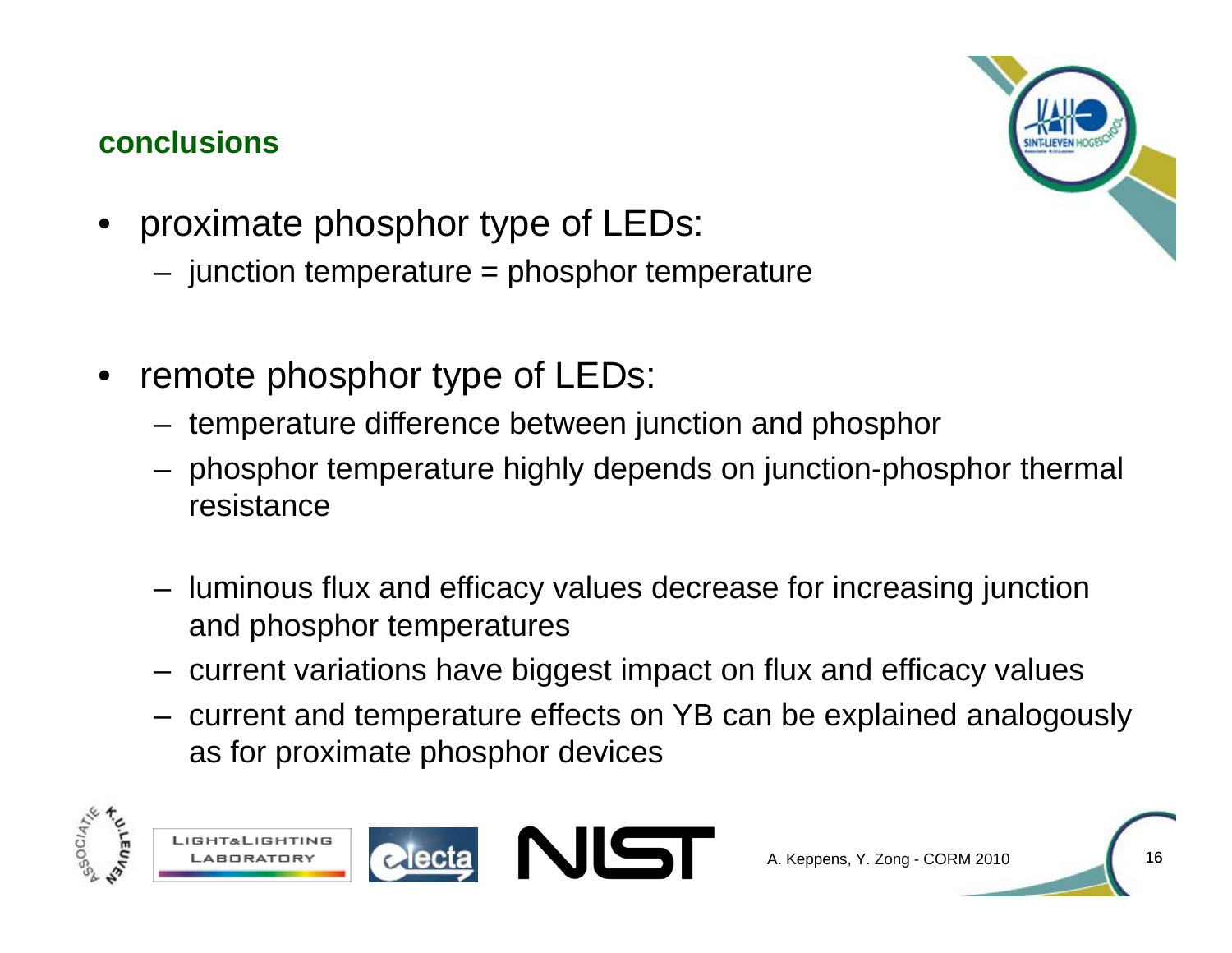#### **conclusions**



- $\bullet\;$  pump-phosphor design:
	- – high thermal resistance between junction and phosphor optimizes flux and efficacy
	- $-$  low thermal resistance reduces color variations
- • quantum efficiency of remote phosphor configurations:
	- distinction between cool white and warm white LEDs